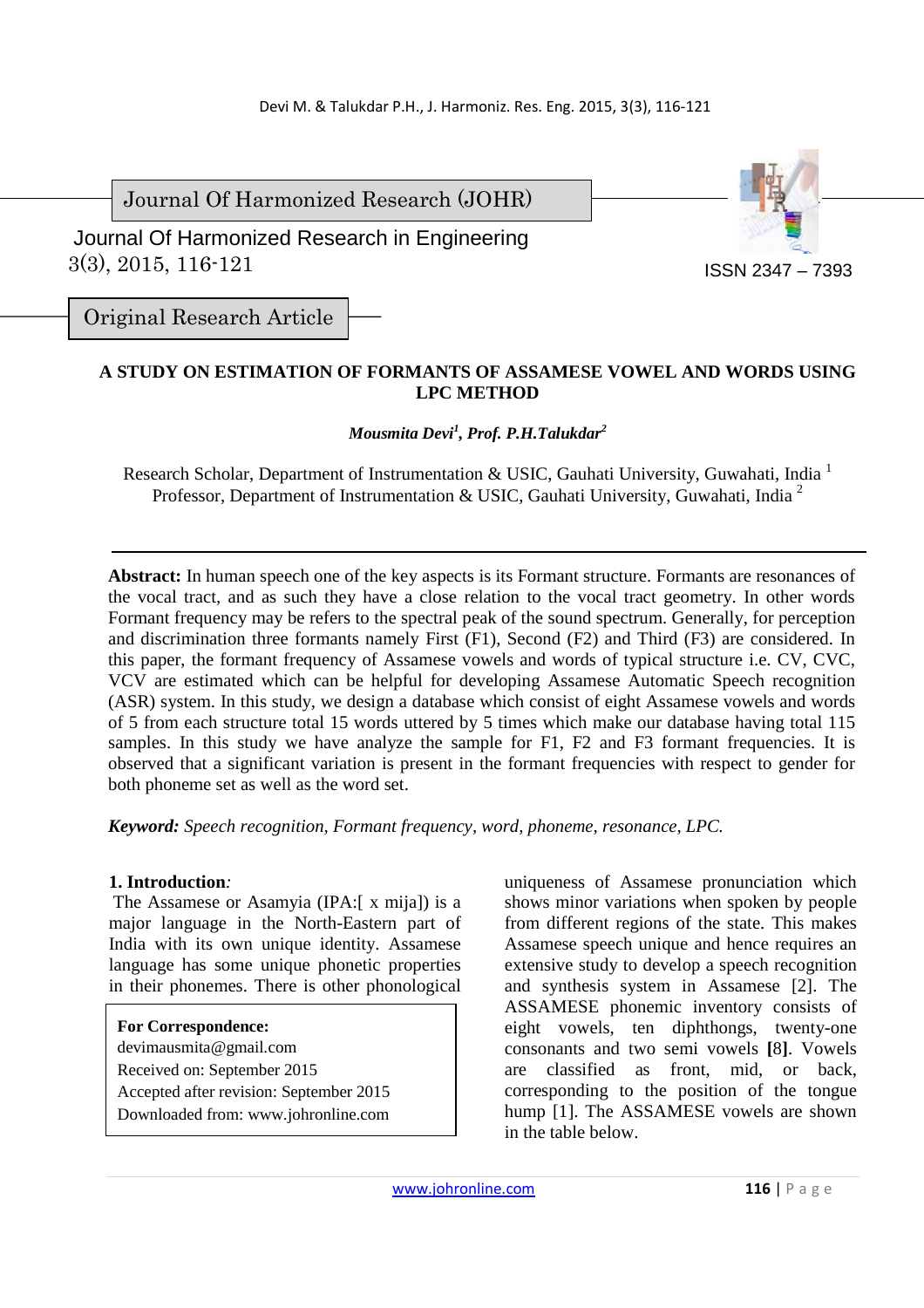| <b>Tongue Position</b><br>- |            | Front      |          | Central    |          | <b>Back</b> |          |  |
|-----------------------------|------------|------------|----------|------------|----------|-------------|----------|--|
| Shape of Lips<br>÷.         |            | Unrounded  |          | Neutral    |          | Rounded     |          |  |
| Height of                   | Space in   | <b>IPA</b> | Assamese | <b>IPA</b> | Assamese | <b>IPA</b>  | Assamese |  |
| the Tongue                  | the Oral   |            | Vowel    |            | Vowel    |             | Vowel    |  |
|                             | Cavity     |            | Phoneme  |            | Phoneme  |             | Phoneme  |  |
| sk                          | sle        |            |          |            |          |             |          |  |
| High                        | Close      | /i/        | ই        |            |          | /u/         | উ        |  |
| High-Mid                    | Half Close | /e/        | ŋ,       |            |          | /o/         | उ        |  |
| Low-Mid                     | Half Open  | /ε/        | J.       |            |          | /с\         | অ'       |  |
|                             |            |            |          |            |          |             |          |  |
| Low                         | Open       |            |          | /a/        | আ        | / o/        | অ        |  |
|                             |            |            |          |            |          |             |          |  |

**Table1**. Vowels in Assamese language

## **Selection of Word List**

In this study we have collected the speech samples which are phonetically rich as well as which are frequently used in our day today life. Total fifteen phonetically rich words have been selected five each in the three words structure i.e. CV,CVC and VCV respectively.

Assamese Word List considered to build in the present data sample is listed in the given tables.

| Table2. Word List of CV type |             |  |  |  |  |  |
|------------------------------|-------------|--|--|--|--|--|
| <b>WORD LIST</b>             |             |  |  |  |  |  |
| CV                           |             |  |  |  |  |  |
| Word                         | Meaning     |  |  |  |  |  |
| [ma]                         | Mother      |  |  |  |  |  |
| [kha]                        | Eat         |  |  |  |  |  |
| [nao]                        | <b>Boat</b> |  |  |  |  |  |
| $[n \circ]$                  | Nine        |  |  |  |  |  |
| [ga]                         | Body        |  |  |  |  |  |

#### **Table3**. Word List of CVC type

| <b>WORD LIST</b> |             |  |  |  |  |  |
|------------------|-------------|--|--|--|--|--|
| <b>CVC</b>       |             |  |  |  |  |  |
| Word             | Meaning     |  |  |  |  |  |
| [nas]            | Dance       |  |  |  |  |  |
| [gan]            | Song        |  |  |  |  |  |
| [nak]            | <b>Nose</b> |  |  |  |  |  |
| $[$ gos]         | Tree        |  |  |  |  |  |
| [dhən]           | Money       |  |  |  |  |  |

**Table4**. Word List of VC type

| <b>WORD LIST</b> |                |  |  |  |  |  |
|------------------|----------------|--|--|--|--|--|
| VC               |                |  |  |  |  |  |
| Word             | Meaning        |  |  |  |  |  |
| [am]             | <b>Mangoes</b> |  |  |  |  |  |
| [ah]             | Come           |  |  |  |  |  |
| [ak]             | Draw           |  |  |  |  |  |
| [ek]             | One            |  |  |  |  |  |
| aji              | Today          |  |  |  |  |  |

The purpose of this study was to examine the formants of vowels and words of Assamese language. And also this study includes an acoustic comparative analysis of formant change during different position of vowel when comes under a word. The objective of this paper is to analyze the effect of vowel in a wordpresent in the Assamese language, by applying Formant frequency measure.

#### **2.Methodology**

#### **Selection of sample**

In the present study, the vowels and word sounds of the Assamese language for both female and male has been collected for analysis. All speakers are within the age group of 20-25 years. The formant frequency depends upon the dimensions and shape of the vocal tract, where each shape is characterized by a set of formant frequencies. For this reason we have selected the subjects are within the age group of 20-25 years.The correct pronunciation is examined by some Assamese Phonetic experts.

#### **Recording Procedure**

The recording was done in a quiet room with a noise cancelling microphone using the recording facilities of a typical multimedia computer system. The boundaries of syllable were marked according to the pronunciation of the team. The voice was recorded and processed on Audacity and Cool Edit Pro. The equipment used in recording was a microphone with a frequency response of 48000 Hz with a 16 bit sound card and high quality speakers.Subjects were positioned approximately 8 to 10 inches from the microphone while recording.

## **Formant Estimation using Linear Predictive Coding(LPC) Method**

In this study, we have studied the results for the formant frequencies of eight Assamese vowel phonemes as well as the different word structure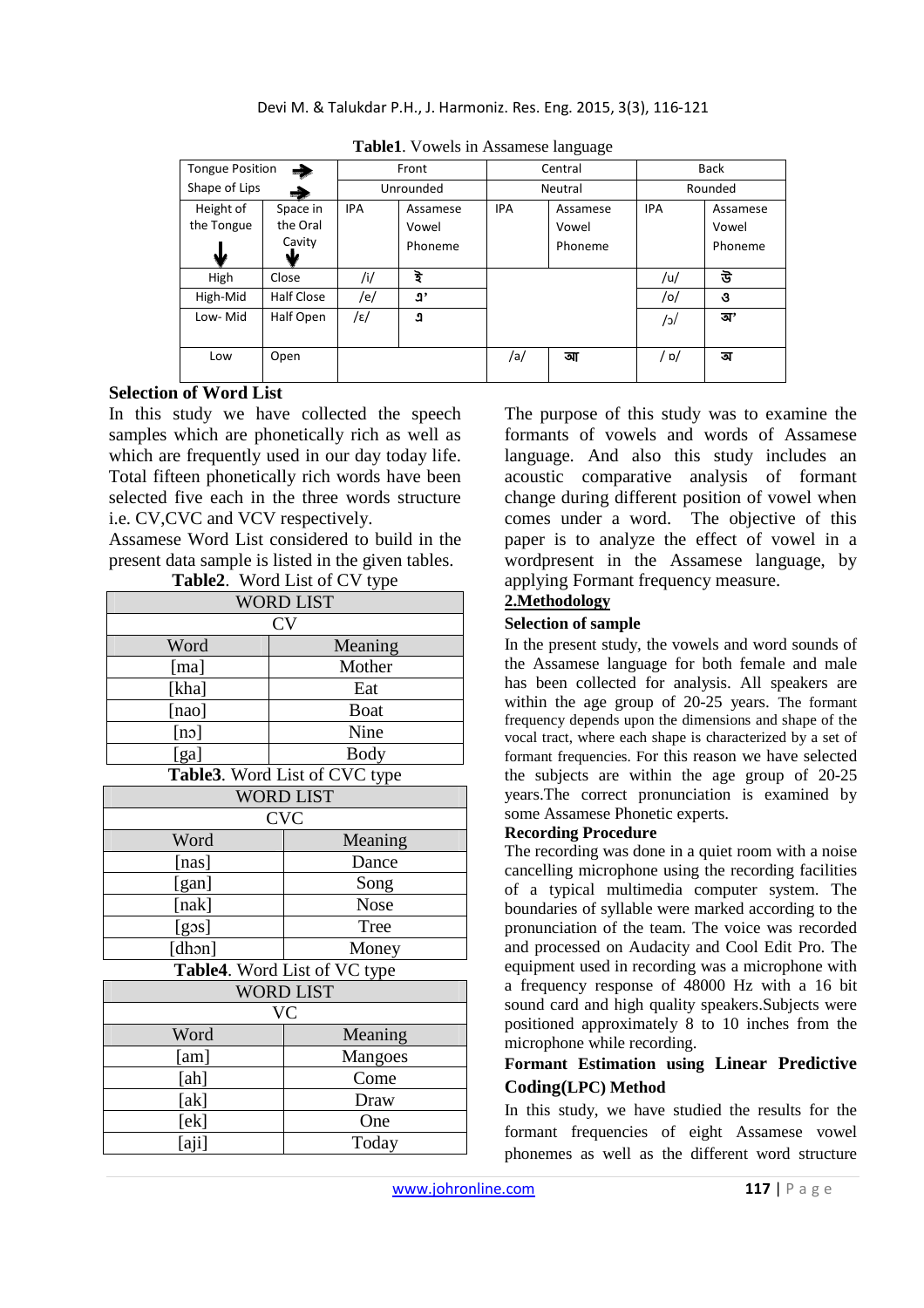estimated from the 10th orderLinear Predictive Coding(LPC) spectrum envelop. The first three consecutive peaks are generally known as the first three formants. Theformant model used in the present study for the determination of Formant Frequency of Assamese vowels and words is based on themodel proposed by Welling et. al. [8]. Applying this technique, the entire frequency range is divided into a fixednumber of segments, where each of these segments represents frequency. A second order resonator for each segmentsK, with a specific boundary is defined. A predictor polynomial defined as a Fourier Transform of the Correspondingsecond order predictor is given by, [9]

$$
A_{k} (e^{jw}) = 1 - \alpha_{k} e^{jw} - \beta_{k} e^{-j2w}
$$
...(1)

Where,  $\alpha_k$  and  $\beta_k$  are the real valued prediction coefficient. The formant frequency is given by,



Now, using the above equations, the Formant Frequencies of the selected dataset are estimated for both Male and Femaleinformants. For obtaining the Formantfrequency, the spectra is subjected to First Fourier Transformation(FFT).

**Table5**. Formant frequencies for eight Assamese vowel phonemes corresponding to Assamese male and female informants.

| vowel $\blacksquare$ |                |          |          |            |          |          |          |          |          |
|----------------------|----------------|----------|----------|------------|----------|----------|----------|----------|----------|
|                      |                | /D/      | /a       | $\sqrt{c}$ | /i/      | /ε/      | /e/      | o        | /u/      |
| Female               | F1             | 362.921  | 226.651  | 170.651    | 348.167  | 234.9141 | 213.871  | 171.9985 | 159.4934 |
|                      | F2             | 682.355  | 836.894  | 1676.894   | 1434.975 | 716.467  | 1479.67  | 526.397  | 804.855  |
|                      | F <sub>3</sub> | 1450.376 | 1639.841 | 2076.894   | 2239.841 | 1529.596 | 2361.139 | 1656.427 | 1264.095 |
| Male                 | F1             | 301.3358 | 554.286  | 248.286    | 298.145  | 174.988  | 187.155  | 181.4476 | 146.5354 |
|                      | F2             | 560.208  | 753.074  | 543.074    | 1078.836 | 786.854  | 1018.253 | 479.185  | 521.31   |
|                      | F <sub>3</sub> | 1246.696 | 1454.648 | 1154.648   | 1580.886 | 1310.888 | 1321.403 | 1387.472 | 1323.541 |

Table6.Formant frequencies for Assamese words (CV) corresponding to Assamese male and female informant

| CV     |                |            |          |         |          |          |
|--------|----------------|------------|----------|---------|----------|----------|
|        |                | $/$ ma $/$ | /kha/    | /nao/   | /no/     | /ga/     |
| Female |                |            |          |         |          |          |
|        | F1             | 217.921    | 238.0311 | 102.651 | 328.167  | 202.9141 |
|        |                |            |          |         |          |          |
|        | F <sub>2</sub> | 582.355    | 699.944  | 536.894 | 804.975  | 616.4673 |
|        |                |            |          |         |          |          |
|        | F <sub>3</sub> | 1150.376   | 1125.062 | 939.841 | 1429.596 | 1270.473 |
| Male   |                |            |          |         |          |          |
|        | F1             | 101.921    | 118.0311 | 112.651 | 118.167  | 108.9141 |
|        |                |            |          |         |          |          |
|        | F2             | 472.363    | 458.944  | 329.786 | 689.995  | 445.454  |
|        |                |            |          |         |          |          |
|        | F <sub>3</sub> | 943.342    | 1012.112 | 721.934 | 1289.126 | 1070.245 |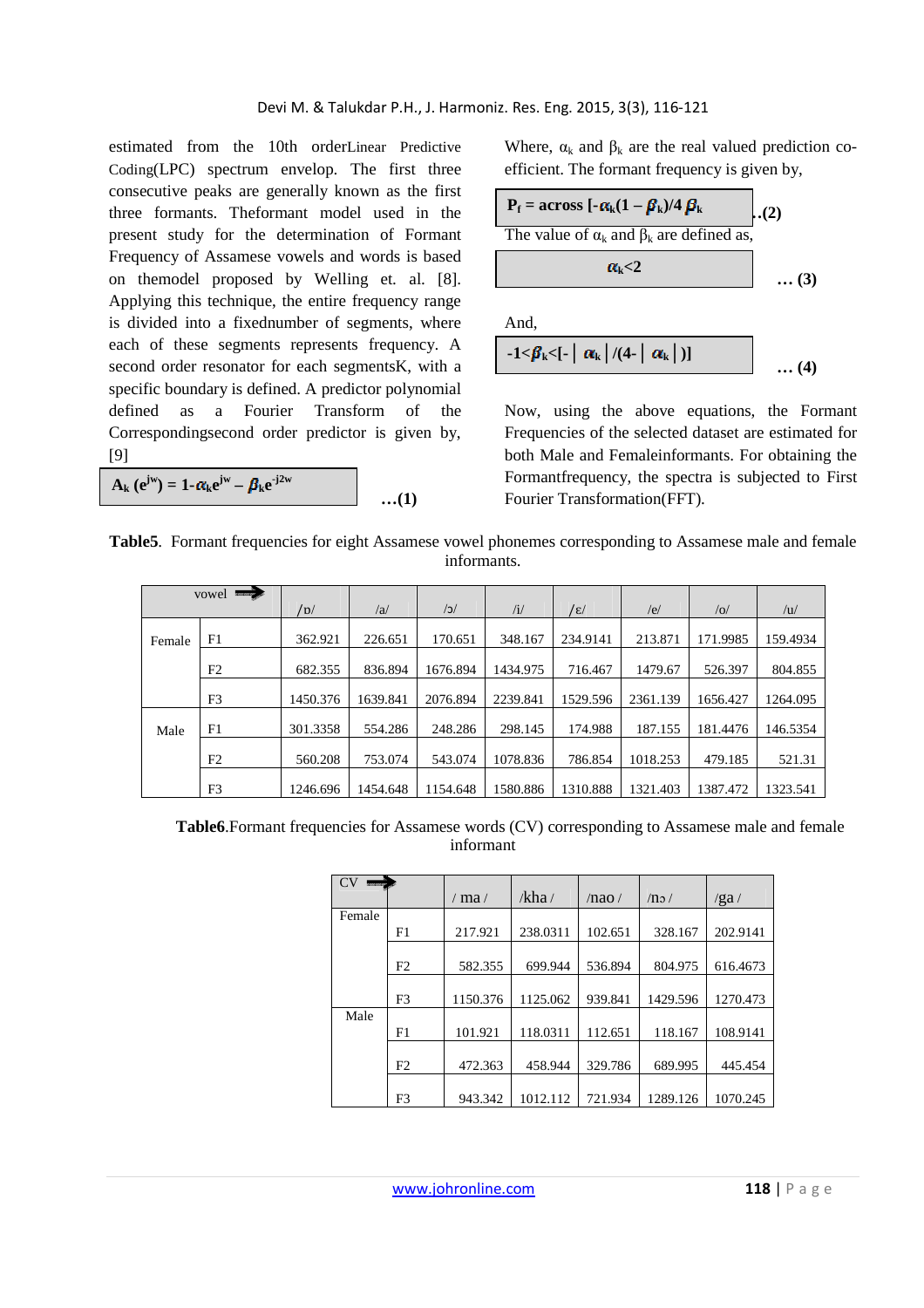#### Devi M. & Talukdar P.H., J. Harmoniz. Res. Eng. 2015, 3(3), 116-121

|                       | ппотпания.     |           |          |          |                 |          |  |  |
|-----------------------|----------------|-----------|----------|----------|-----------------|----------|--|--|
| $\text{cyc} \implies$ |                | $/$ nas / | /gan/    | /nak/    | $/g_{\rm 3S}$ / | /dhon/   |  |  |
| Female                | F1             | 148.453   | 137.5623 | 195.60   | 223.7294        | 219.126  |  |  |
|                       | F <sub>2</sub> | 511.654   | 423.543  | 667.320  | 889.611         | 798.677  |  |  |
|                       | F <sub>3</sub> | 956.778   | 976.852  | 1176.725 | 1492.121        | 1521.890 |  |  |
| Male                  | F <sub>1</sub> | 127.654   | 123.540  | 121.621  | 211.212         | 209.878  |  |  |
|                       | F <sub>2</sub> | 498.652   | 412.765  | 556.778  | 572.890         | 678.889  |  |  |
|                       | F3             | 845.167   | 989.709  | 1190.765 | 1203.554        | 1349.890 |  |  |

**Table7**. Formant frequencies for Assamese words (CVC) corresponding to Assamese male and female informants.

Table8.Formant frequencies for Assamese words (VC) corresponding to Assamese male and female  $\cdots$ 

|                 | ппогшашь.      |          |          |          |          |          |  |  |
|-----------------|----------------|----------|----------|----------|----------|----------|--|--|
| VC.<br>manager. |                | am/      | ah/      | /ak /    | /ek/     | /aji /   |  |  |
| Female          | F1             | 198.936  | 237.679  | 195.606  | 189.729  | 211.226  |  |  |
|                 | F2             | 633.692  | 599.187  | 988.555  | 873.032  | 853.724  |  |  |
|                 | F <sub>3</sub> | 1668.225 | 1526.852 | 1425.725 | 1833.765 | 1014.383 |  |  |
| Male            | F <sub>1</sub> | 177.966  | 256.123  | 182.102  | 209.808  | 301.936  |  |  |
|                 | F <sub>2</sub> | 418.731  | 542.706  | 879.948  | 672.465  | 700.978  |  |  |
|                 | F3             | 1595.515 | 1622.574 | 1440.543 | 1638.462 | 1049.505 |  |  |







www.johronline.com **119** | P a g e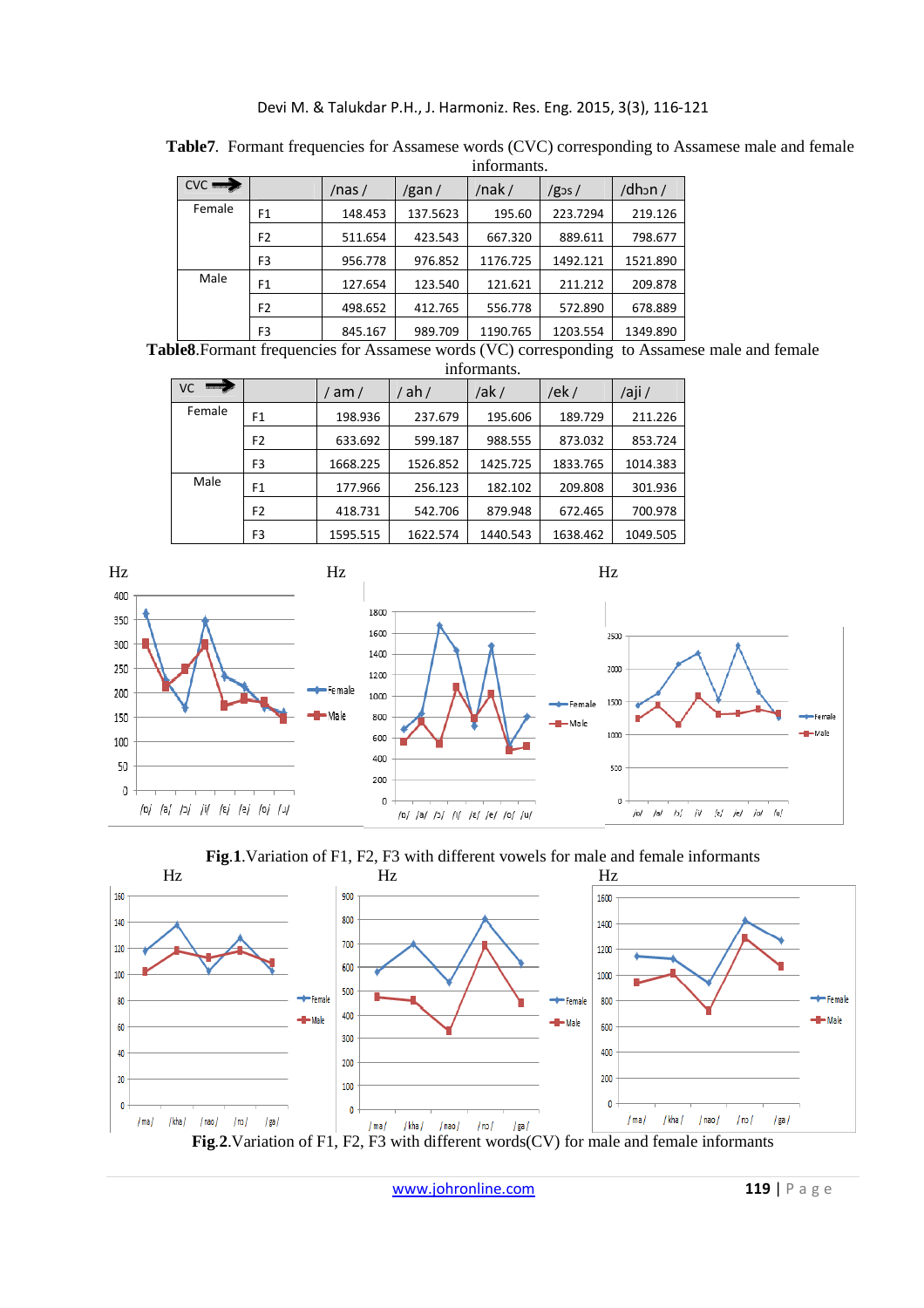





**Fig**.**4**. Variation of F1, F2, F3 with different words (VC) for male and female informants

# **4.Result and Discussion**

Depending on the analysis on formantfrequencies of Assamesevowel phonemes and words thefollowing observations were made-

- a) The formants are the resonance peaks in the corresponding LPC spectra. The frequencies of the first three formants contain sufficient information for the recognition of vowels as well as other word structures. For each of the vowel phoneme and word speech of both male and female informants, we extract the first three formants by locating the first three consecutive peaks in spectrally smoothed log spectra.
- b) Table [1-4] depicts the values of the formant frequency for eight Assamese vowels and different word structure corresponding to Assamese male and female informants.
- c) We have seen that the first three formants are distinctly different for all the eight Assamese vowel phonemes. Since different vowels have their formants at characteristic

places, the spectrum can distinguish vowels from each other. The first formant F1 is associated with changes in mouth opening. Sounds requiring small mouth openings have low-frequency first formant (F1) and those requiring a wide mouth opening have high frequency F1s. For instance, the vowel /e/ requires a small mouth opening in contrast to the vowel  $/p / c$ . The F1 of the vowel /e/ is found to be about 213.871 Hz for female and 187.155 Hz for male informants, whereas the F1 of the vowel /ɒ/ is about 362.921 Hz for female and 301.3358 Hz for male informants. So as when wide opening vowel like /ɒ/ comes in constructing a word in most of the time its first formant found at higher frequency as compared to words have small mouth opening vowel.

d) The location of the first two formants (F1 and F2) plays a significant role in determining vowel identity, although the formants still differ from speaker to speaker.